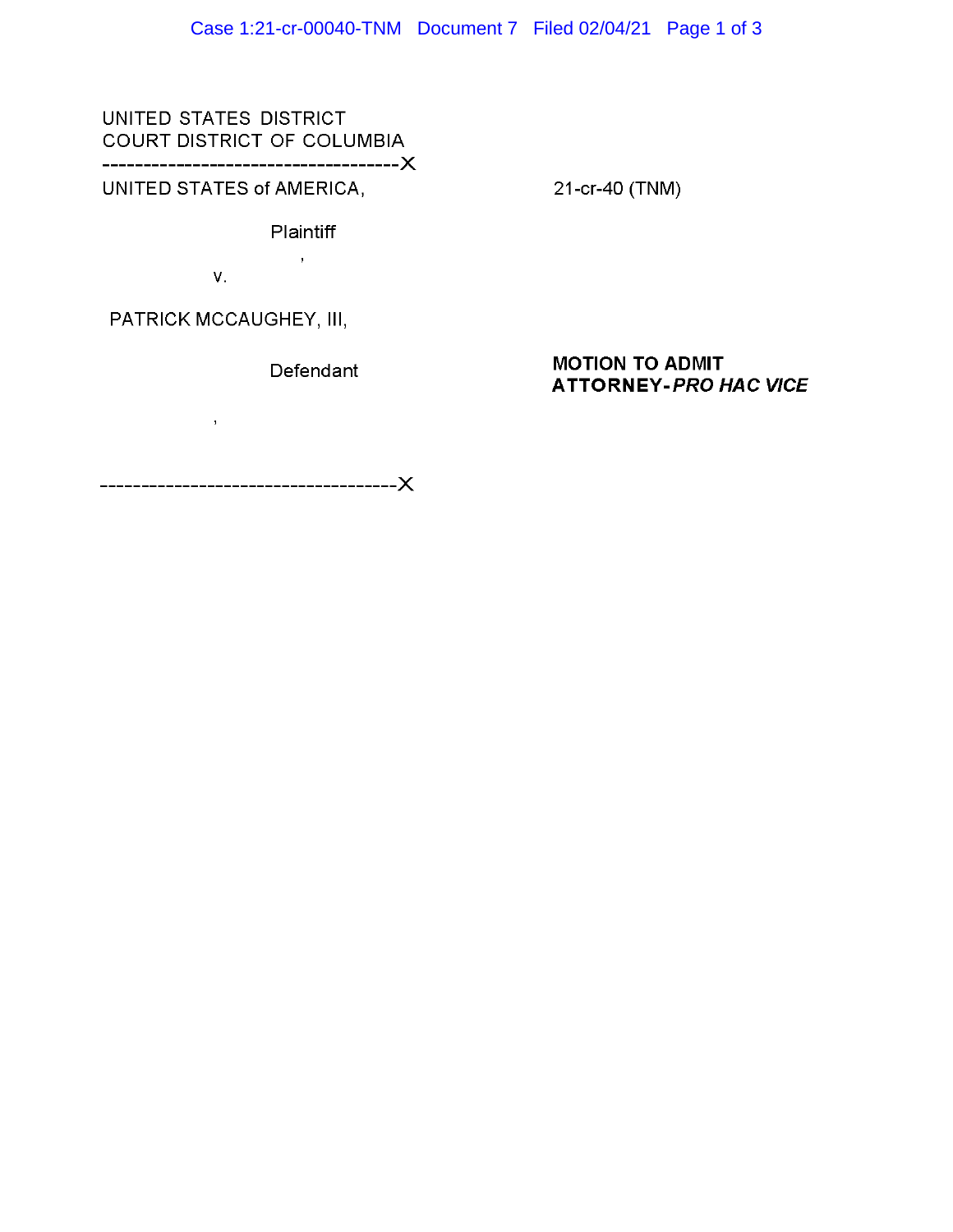## Case 1:21-cr-00040-TNM Document 7 Filed 02/04/21 Page 2 of 3

COMES NOW, STEPHAN E. SEEGER, ESQ., a member in good standing of the Bar of the District of Columbia, and, pursuant to pursuant to Rule 44.1 (d) of the Local Rules of Criminal Procedure in the United States District Court for the District of Columbia, moves this Court to allow the admission of Lindy R. Urso, Esq, *pro hac vice* in case number *21-cr-40 (TNM),* on behalf of the defendant, PATRICK McCAUGHEY, Ill. This motion is supported by the Declaration of Lindy R. Urso, filed herewith.

As set forth in Mr. Urso's declaration, he is admitted and a member in good standing the following courts and bars: the Connecticut Bar, the California Bar (inactive), the U.S. Supreme Court, the Second Circuit Court of Appeals, the U.S. District Court for the District of Connecticut, the Southern District of New York, the Eastern District of New York, and the Central District of California (inactive). This motion is supported and signed by Stephan E. Seeger, an active and sponsoring member of the Bar of this Court.

WHEREFORE, it is respectfully requested that this Court allow Lindy R. Urso's admission *pro hac vice* in the above-captioned case for the defendant, PATRICK McCAUGHEY, Ill.

Dated this 4 $^{\text{th}}$  day of February, 2021.

Respectfully submitted,

 $55 - 8$ 

Stephan E. Seeger (431258) Law Office of Stephen J. Carriero, LLC 810 Bedford St., Ste 3 Stamford, CT 06901 (203) 273-5170 (203) 357-0608 (fax) Seegerkid2@aol.com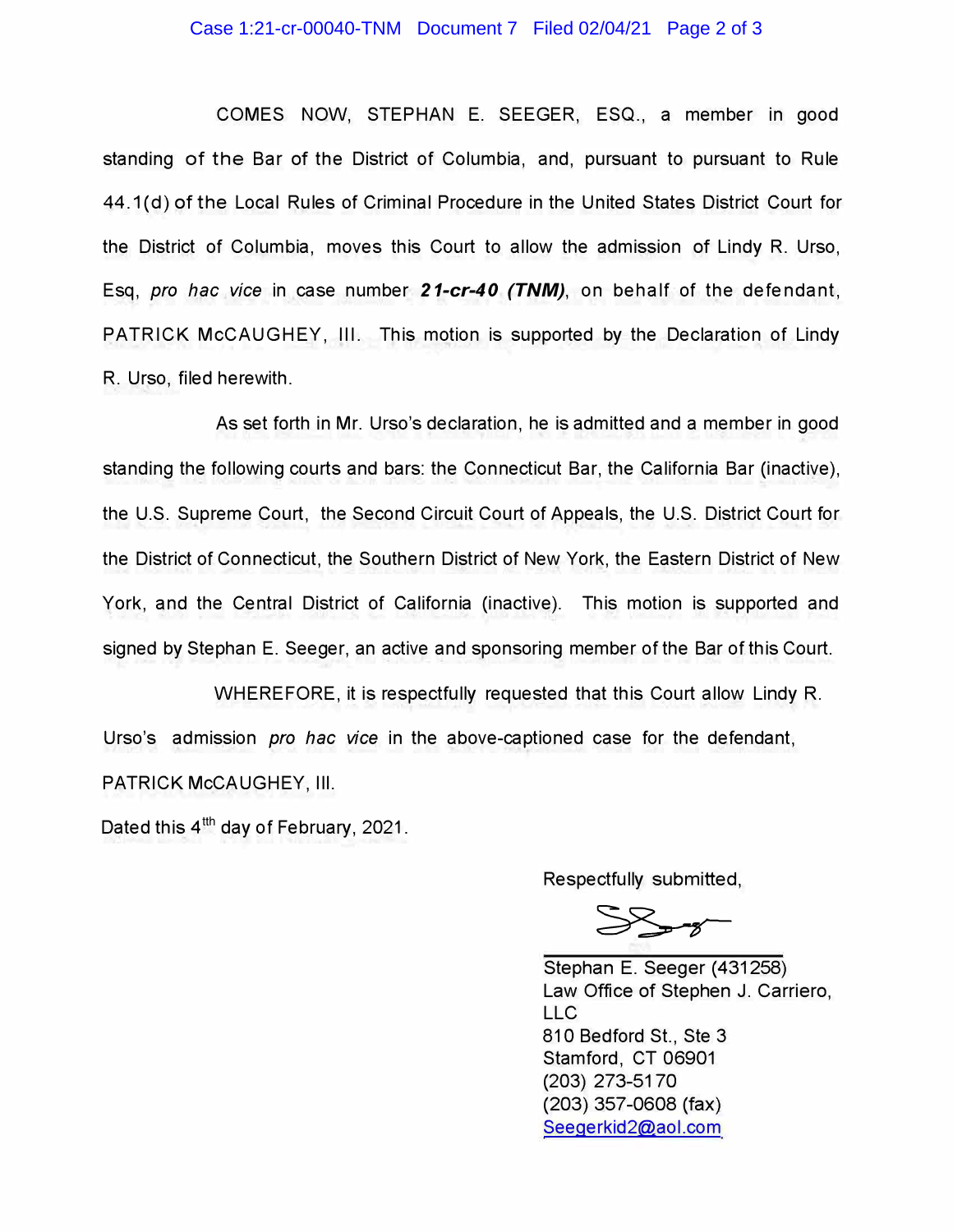## CERTIFICATE OF SERVICE

I, hereby certify that a copy of the foregoing Motion to Admit Attorney Pro Hac Vice was delivered, by ECF to all parties of record, this 4th day of February 2021.

 $SS - 7$ 

Stephan E. Seeger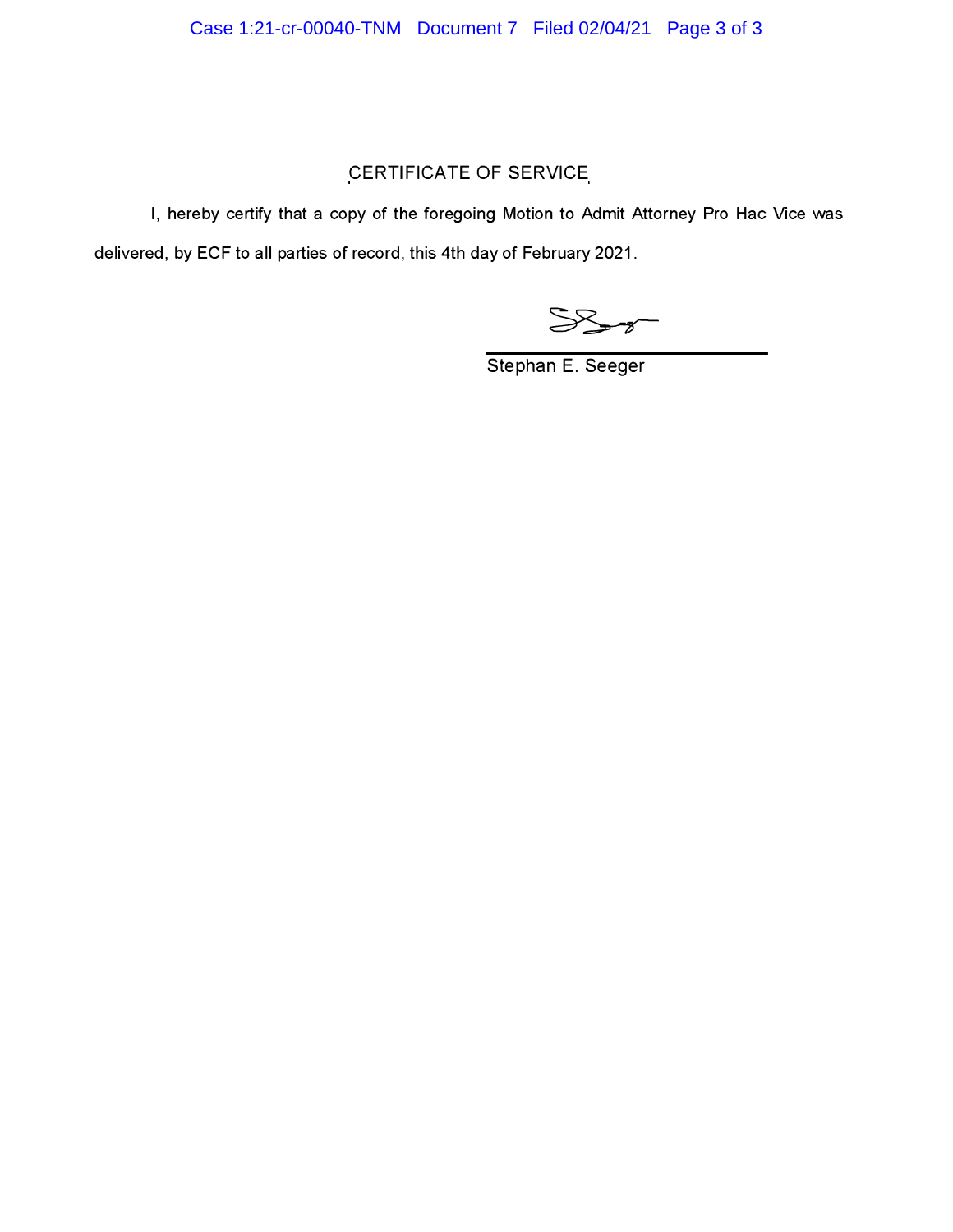UNITED STATES DISTRICT COURT DISTRICT OF COLUMBIA

**------------------------------------X** 

UNITED STATES of AMERICA,

21-cr-40(TNM)

Plaintiff,

**V.** 

PATRICK MCCAUGHEY, 111,

Defendant,

**------------------------------------X** 

## **DECLARATION OF LINDY R. URSO IN SUPPORT OF MOTION FOR ADMISSION** *PRO HAC VICE*

- I, Lindy R. Urso, do declare that:
	- 1. My name, office address, telephone number and email are as follows:

Lindy R. Urso Attorney at Law 810 Bedford Street Suite 3 Stamford, CT 06901 (203) 325-4487 (203) 357-0608 (fax) lindy@lindyursolaw.com

2. I have been admitted to the following bars:

Supreme Court of California (inactive) - 1995 Supreme Court of Connecticut - 1997 District of Connecticut - 1999 Central District of California - 1996 Southern District of New York - 2006 Eastern District of New York - 2006 2<sup>nd</sup> Circuit Court of Appeals - 2007 U.S. Supreme Court - 2018

- 3. I am currently in good standing in all courts in which I've been admitted, though I am "inactive" in California.
- 4. I have not previously been admitted *pro hac vice* in this Court.